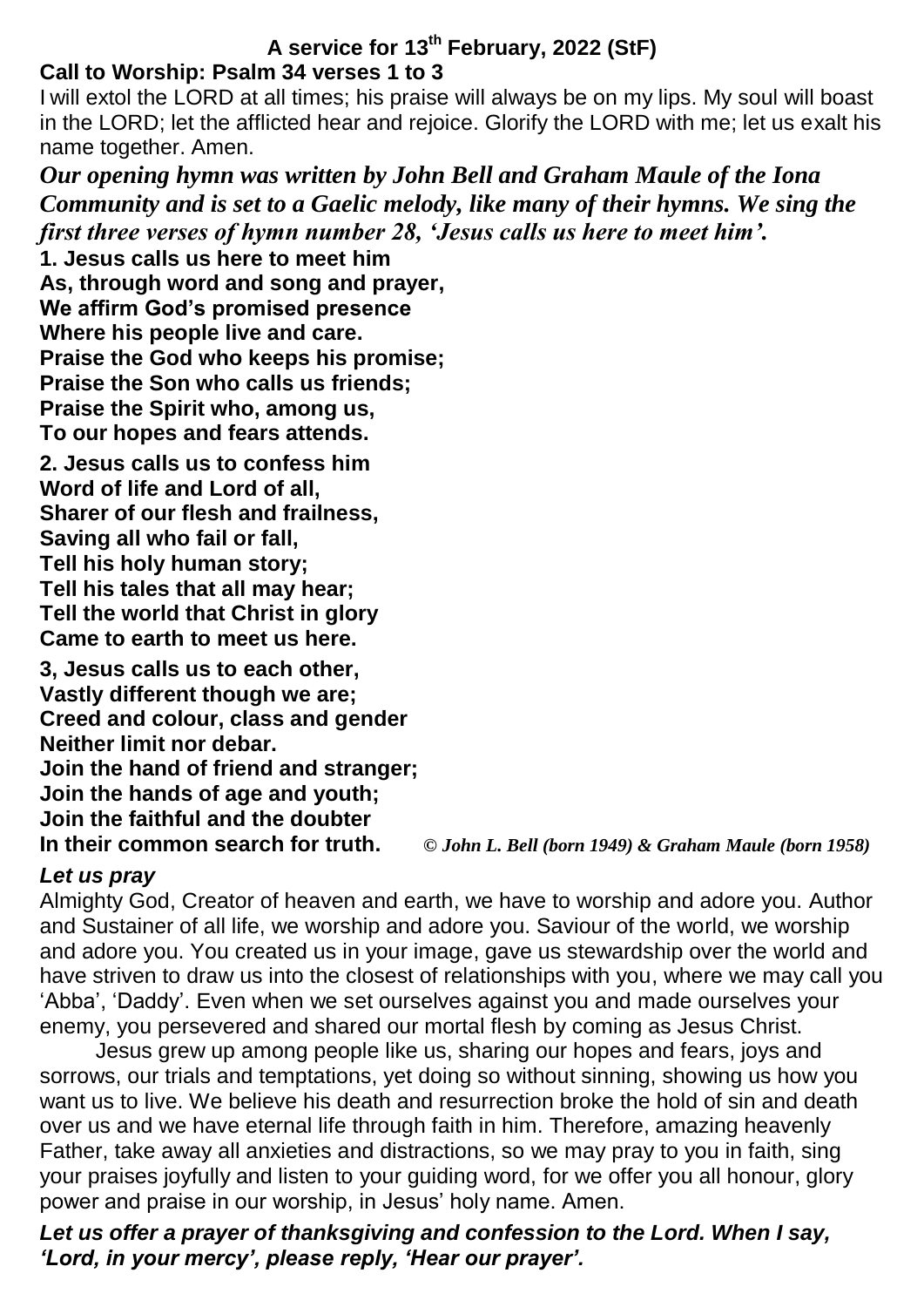Heavenly Father, thank you for your boundless, enduring love that has not only set us on a beautiful, self-sustaining planet, but offers us blessings day-by-day. Thank you for opportunities and experiences that fulfil us, for challenges that shape our character and for people who have blessed us by their example and loving-care. Most of all, thank you for loving us at times when we are faithless, loveless and unlovable.

## *'Lord, in your mercy' …………….. 'Hear our prayer'.*

Merciful Lord, we ask you to pardon and restore us as we recall times when we have not loved you wholeheartedly, when we have ignored your call to serve you, for our failure to care for our neighbours as we know we ought, especially when they are in distress, or need help. Forgive us, too, when we try to justify our sinfulness, rather than do what we know we should. Help us to change our ways, to become less self-centred and more Christ-centred.

# *'Lord, in your mercy', please reply, 'Hear our prayer'.*

Gracious and faithful God, we believe that you have heard our prayer and have not only forgiven us, but you call us to follow you once more, unburdened by guilt. Therefore, Lord, as you offer us a fresh start, fill us now with the power of the Holy Spirit to love and serve both you and our neighbours faithfully and joyfully in the blessed name of Christ Jesus our Lord and Friend. Amen.

# *We shall say the prayer our Lord taught his disciples:*

**Our Father, who art in heaven, hallowed be thy name; thy kingdom come; thy will be done; on earth as it is in heaven. Give us this day our daily bread. And forgive us our trespasses as we forgive those who trespass against us. And lead us not into temptation, but deliver us from evil. For thine is the kingdom, the power and the glory, for ever and ever. Amen.**

*Our next hymn was written by Graham Kendrick for the 25th anniversary of the charity Tearfund in 1993 and followed Kendrick's visit to India the previous year. Hymn number 693, 'Beauty for brokenness,'*

**1. Beauty for brokenness, hope for despair, Lord, in your suffering world this is our prayer. Bread for the children, justice, joy, peace, Sunrise to sunset, your kingdom increase!**

**2. Shelter for fragile lives, cures for their ills,**

**Work for all people, trade for their skills;**

**Land for the dispossessed, rights for the weak,**

**Voices to plead the cause of those who can't speak.** *Chorus:*

*God of the poor, friend of the weak,*

*Give us compassion we pray:*

*Melt our cold hearts, let tears fall like rain;*

*Come, change our love from a spark to a flame.*

**3. Refuge from cruel wars, havens from fear,**

**Cities for sanctuary, freedoms to share.**

**Peace to the killing-fields, scorched earth to green,**

**Christ for the bitterness, his cross for the pain.** *Chorus:*

**4. Rest for the ravaged earth, oceans and streams Plundered and poisoned – our future, our dreams. Lord, end our madness, carelessness, greed; Make us content with the things that we need.** *Chorus:*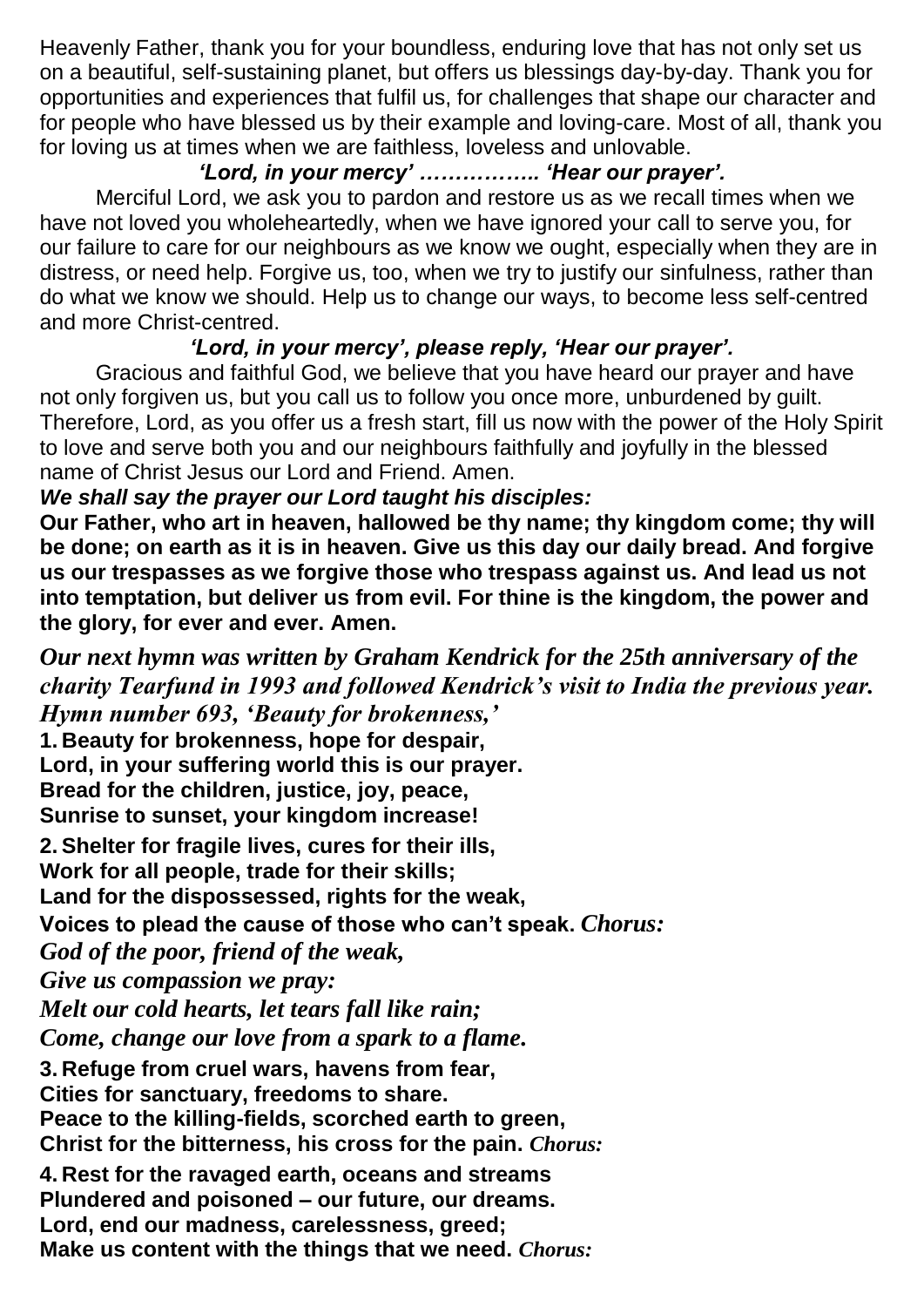#### **5. Lighten our darkness, breathe on this flame Until your justice burns brightly again; Until the nations learn of your ways, Seek your salvation and bring you their praise.** *Chorus: © Graham Kendrick (born 1950)*

### *We come now to our prayers of intercession. Let us pray.*

Sovereign God, every day you bless us with your love, so we offer ourselves to act as your earthly hands as we help neighbours who are in need or any kind of trouble. We recognize that our own powers are limited and confess that at times the brokenness of our world threatens to overwhelm us. However, we are not afraid to ask you to reach out to inspire people with more ability, power and influence who can heal the suffering we see around us, for we know that to you all things are possible.

Lord, help us to play what part we can to build a better world by seeking justice for all, by campaigning to relieve poverty here and abroad, by sharing the earth's resources instead of fighting over them and by learning to co-operate with one another, accepting and even celebrating our differences, rather than allowing them to divide us.

We remember in our prayer people from the Developing World who are desperately short of COVID19 vaccines, at the same time that surplus vaccines are becoming time-expired in warehouses. We pray that excess vaccines will be distributed, in order that our poorer brothers and sisters will be protected against the pandemic and so fewer strains of COVID emerge.

Lord of shalom, we pray for peace in a time of heightened tensions between Ukraine and Russia which could spill into open conflict. Indeed, we pray that you will teach the leaders of all nations to find better ways of resolving differences with neighbours, rather than resorting to force. May they to rule with justice and mercy, for only then can true peace prevail. Remember the victims of warfare, terrorism, persecution and peace. Grant them the support and encouragement they need to find healing in body, mind and spirit as well as being able to rebuild their lives. We pray for the people of Afghanistan, Ethiopia, Yemen and Sudan where catastrophic famines and conflicts threaten the lives of millions. We ask that governments and relief agencies are able to avert a large-scale catastrophe in these countries.

Gracious Lord, Jesus came to bring healing and wellbeing, so we ask you to look with compassion on people who are sick in body, mind, or spirit, particularly those whose condition is a result of events of the last two years of pandemic. Help them find healing, renewed strength and hope, not only as a result of the care and support they receive, but by experiencing your loving presence in their need.

Lord, hear our prayer for people who have lost loved-ones because of COVID19, or others who have died during this pandemic and for whom mourning has been restricted; we pray for those who are suffering from long COVID19, for all who have who lost employment, or who are burdened by debt because of the end of furlough or because of lockdown; we think of neighbours who are lonely, afraid, or who feel abandoned, people whose relationships have broken down and children whose education and wellbeing have been damaged during the pandemic.

In a time of silence, we bring to mind people around us who are in special need of your care and, as we name them before you, we are confident you will know their needs and will reach out to them in loving-kindness: ……………… Lord, wherever possible, help us to offer them practical support and friendship as well as sympathy, but embrace everybody for whom we pray with the warmth of your love, offering them healing, courage, comfort and lasting peace.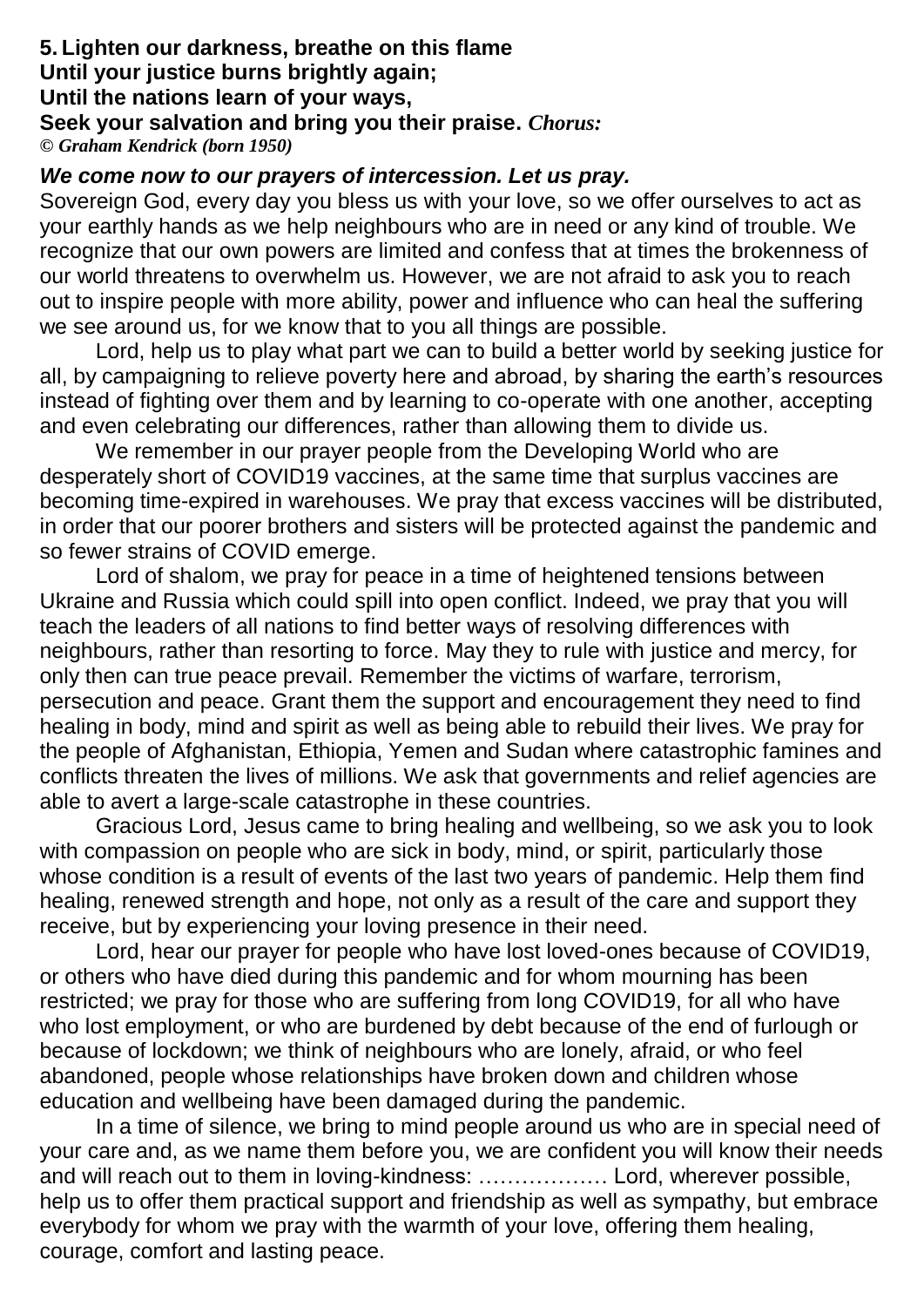Holy God, we pray for our church, churches in our district and, indeed, the World Church as we begin to emerge from the shadow of coronavirus. Help us learn new, effective ways to serve our communities and to reflect the goodness and grace of Jesus by serving him with united, faithful hearts.

Lord, don't let us forget the people who have worked steadfastly to support us throughout this pandemic: workers in the NHS, carers both in homes and in the community, scientists who are developing both anti-COVID vaccines and medicines, besides the army of key-workers in production, transportation, warehousing and retail throughout the country. Bless them all and may they remain successful and safe in their work.

Abba, Heavenly Father, bless us, our friends and our families. Keep us safe in your care and help us to share the abundance of your love with our neighbours, so our lives bring you honour through Christ Jesus our Lord and friend. Amen.

## **Our Gospel reading is Luke chapter 6 verses 17 to 26**

He went down with them and stood on a level place. A large crowd of his disciples was there and a great number of people from all over Judea, from Jerusalem, and from the coast of Tyre and Sidon, who had come to hear him and to be healed of their diseases. Those troubled by evil spirits were cured, and the people all tried to touch him, because power was coming from him and healing them all. Looking at his disciples, he said: "Blessed are you who are poor, for yours is the kingdom of God. Blessed are you who hunger now, for you will be satisfied. Blessed are you who weep now, for you will laugh. Blessed are you when men hate you, when they exclude you and insult you and reject your name as evil, because of the Son of Man. Rejoice in that day and leap for joy, because great is your reward in heaven. For that is how their fathers treated the prophets.

 But woe to you who are rich, for you have already received your comfort. Woe to you who are well fed now, for you will go hungry. Woe to you who laugh now, for you will mourn and weep. Woe to you when all men speak well of you, for that is how their fathers treated the false prophets. Amen.

*We continue our worship with a hymn by the prolific and long-lived Methodist Minister, Revd. Fred Prat Green. It was written in 1969, entitled "the Caring Church". Hymn number 415, 'The Church of Christ, in every age,'*

**1. The Church of Christ, in every age,**

**Beset by change, but Spirit led,**

**Must claim and test its heritage / And keep on rising from the dead.**

**2. Across the world, across the street, The victims of injustice cry For shelter and for bread to eat, And never live until they die.**

**3. Then let the servant Church arise, A caring Church that longs to be A partner in Christ's sacrifice, And clothed in Christ's humanity.**

**4. For he alone, whose blood was shed, Can cure the fever in our blood And teach us how to share our bread And feed the starving multitude.**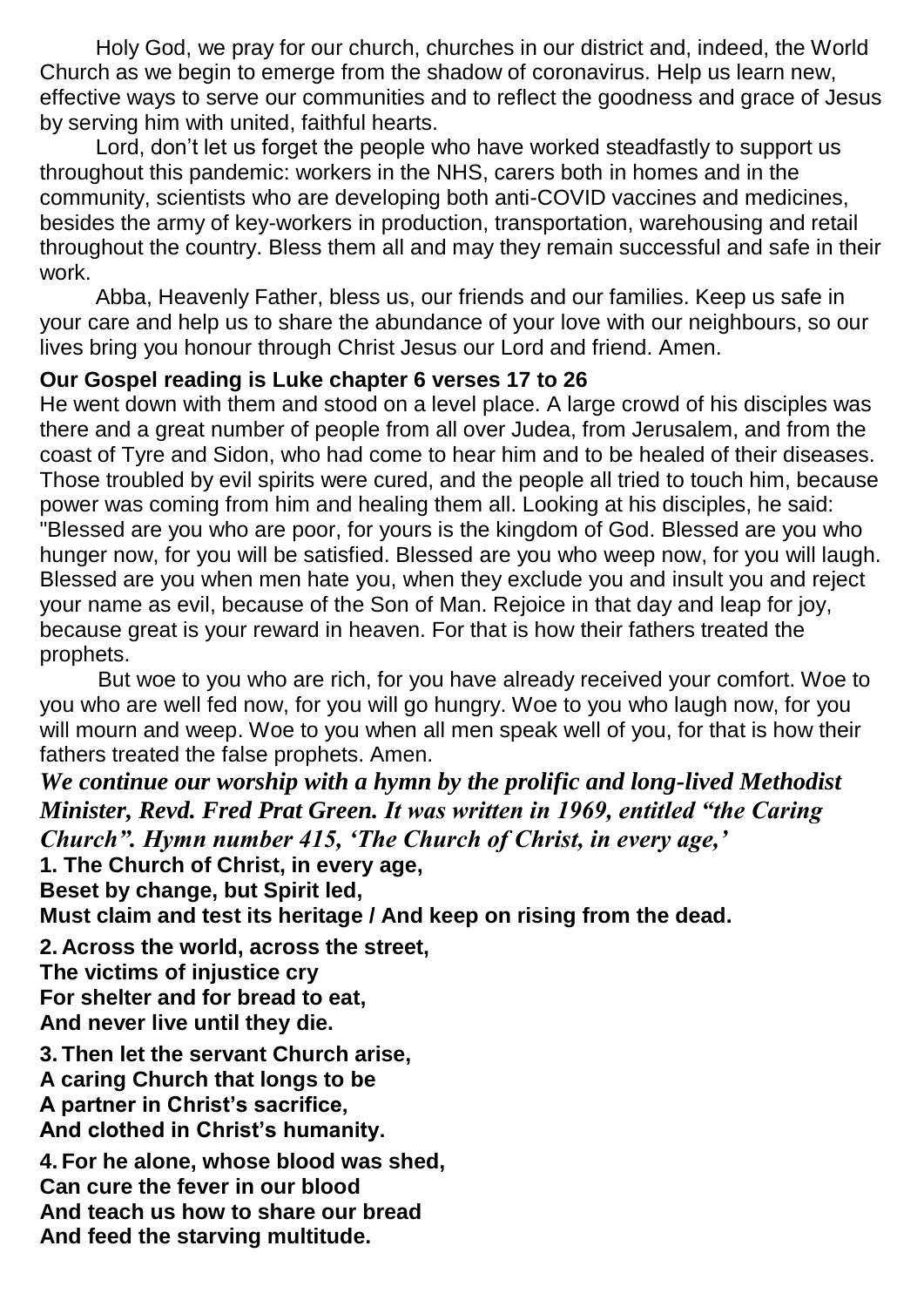## **5. We have no mission but to serve In full obedience to our Lord: To care for all, without reserve, And spread his liberating Word.** *© F. Pratt Green {1903 – 2000}*

*Sermon: "Blessings and woes"* **Luke 6:17 – 26**

In Matthew's gospel, the Sermon on the Mount began with what are called 'The Beatitudes', while Luke has his blessings and woes as a sermon on the plain. The use of "Blessed" at the beginning of each of the character qualities to which Jesus refers, is a poor translation of the Greek **'Makarios'**, which is better rendered as 'happy', or better still, 'fortunate'. The Good News Bible uses 'happy', not in the sense of being cheerful, or content, but to be congratulated. So, what qualities does Christ advocate and declare those who possess them as being fortunate? They may seem absurd today, because there is no mention of celebrity, fame, wealth, power over others, nor pre-eminence in public gatherings. Instead, Jesus tells us what really matters in our attitudes as disciples.

Jesus copied the style of Old Testament poetical books to outline the qualities of true discipleship, where we accede to the demands of God's kingdom. Let us examine what Jesus regards as kingdom qualities. He addressed the disciples directly when he declared, "Blessed are you who are poor, for yours is the kingdom of God", for he was not advocating poverty and by comparison condemning wealthy people, but was acknowledging that the disciples lacked resources and had to rely on God's provision. Unlike the worldly, they do not use their talents for their own benefit, to gain wealth or power, which the world reveres, but instead they offer their gifts for the benefit of others. The kingdom of heaven consists of such men and women.

'Blessed are you who hunger now', refers to people with a strong desire to obtain righteousness, to lead holy lives in God's kingdom. These people knew that even trying to follow the 613 Rules of Righteousness scrupulously and offering sacrifices when they fell short was not enough to draw really close to the Almighty. They were waiting for God's kingdom to be established on earth. Jesus declared that they would be rewarded, for their desires would be satisfied, though this required him becoming the One perfect sacrifice for the sins of the world.

'Those who weep now' does not necessarily mean the bereaved, or penitent: they are people who are saddened by the state of the world, by their own failings and inability to set things right, and who turn to the Lord in their distress. Jesus declares they will find inner peace through God's salvation and laugh for joy.

'Blessed are you when men hate you, when they exclude you and insult you and reject your name as evil, because of the Son of Man' means all who suffer in material terms, or who are scorned by the worldly for living as God directs them, for not compromising their conscience in order to gain favour, or wealth, or power. They are people who are willing to stand up and be counted when they see injustice, or evil at work, even though they may suffer for doing so. Jesus ended by warning followers that they might well face persecution and character assassination as a result, but called them not only to be strong but even to be glad in their suffering, for prophets had often been persecuted and rejected. Indeed, Christ would be put to suffering and would be killed for being true to God the Father.

The woes are not intended as Christ's curse, but effectively means 'how unfortunate are those' and they seem to be have been addressed to wealthy Pharisees among the crowd who loved and put their faith in material possessions. Just as he was not advocating poverty, Jesus didn't attack all wealthy people. His attitude is reflected in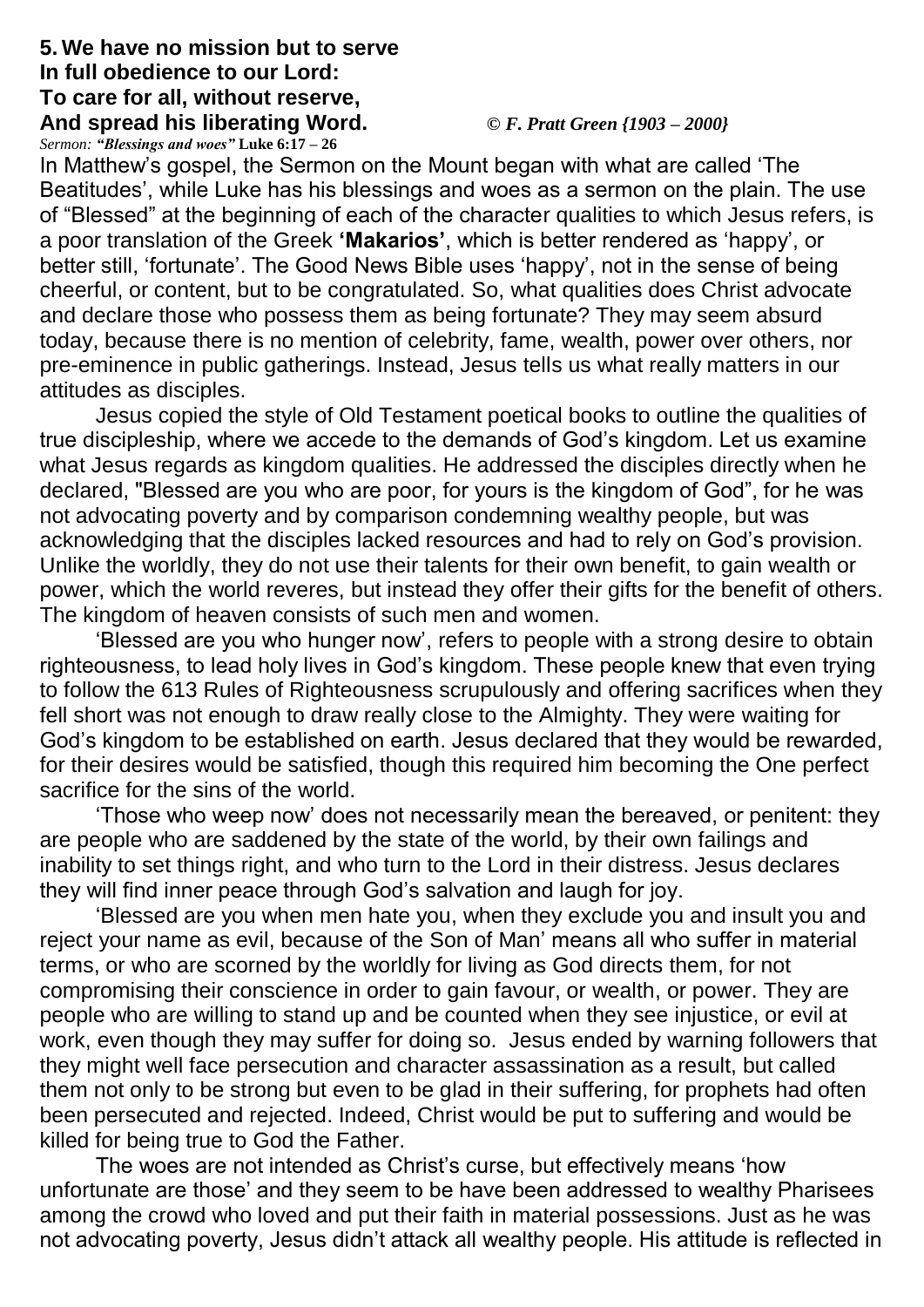John Wesley's sermon, 'The right use of money': 'Earn all you can; save all you can; give all you can as long as ever you can'. I'm confident Jesus would approve of Bill and Melinda Gates' use of their wealth via their Foundation. No, the rich Christ alluded to were those who felt self-sufficient and were far less likely to accept the Good News and felt no need to rely on God. Indeed, the phrase, 'those that are full' means more than people who have enough food: it refers to all who are satisfied with their wealth, who don't consider giving to needy neighbours, who lack the desire to seek either their own salvation by following Jesus, or to try to improve the lot of less fortunate people. 'Woe to you who laugh now, for you will mourn and weep', is certainly not a rejection of laughter, for Jesus spoke against the killjoy attitude of many in the Jewish religious establishment. Laughter here means self-satisfaction, indifference to the plight of others and spiritual complacency. A time would come when they would see the error of their ways, but it would be too late.

The final woe, 'when all men speak well of you', indicts all who've sacrificed deeply-held principles in order to court favour. Truth would be an early victim for those who sought popularity and the Old Testament records how true prophets like Isaiah and Jeremiah suffered for standing up for the truth, whereas Hananiah contradicted Jeremiah's warning to please King Zedekiah – but Jeremiah proclaimed the truth. Christ calls us to be true to the gospels and to ourselves, even if we become unpopular by doing so. It is worth noting that these blessings and woes echo a warning from Jeremiah, who saw that people who regard themselves as self-sufficient often don't feel the need to rely on God, or indeed to make room for God in their lives. Those who put their trust in God, who acknowledge his grace and goodness will receive his blessing, though not necessarily in material terms.

We may well feel these qualities are beyond us and it's certainly difficult for us to possess all of them: yet Jesus demonstrated each in his earthly ministry: he gave up the glories of heaven to live among us; he placed himself in his Father's hands and trusted him enough to face crucifixion to save us; he trusted he would be raised and glorified. Jesus was humble, despite being the Son of God and though he did not seek earthly riches, he freely shared the most important thing he possessed: REDEMPTIVE LOVE. *May we be as generous with our gifts of the Spirit, to build up one another and be a blessing to our neighbours. Amen.*

*We conclude our worship with a hymn by John Bell and Graham Maule of the Iona Community. Usually, they set their hymns to old Scots ballads, but this uses a Fifteenth Century carol tune, "Noel nouvelet". Hymn number 251, 'Jesus Christ is waiting'.*

**1. Jesus Christ is waiting, Waiting in the streets; No one is his neighbour, All alone he eats. Listen, Lord Jesus, I am lonely, too: Make me, friend or stranger, Fit to wait on you.**

**2. Jesus Christ is raging, Raging in the streets, Where injustice spirals And real hope retreats.**